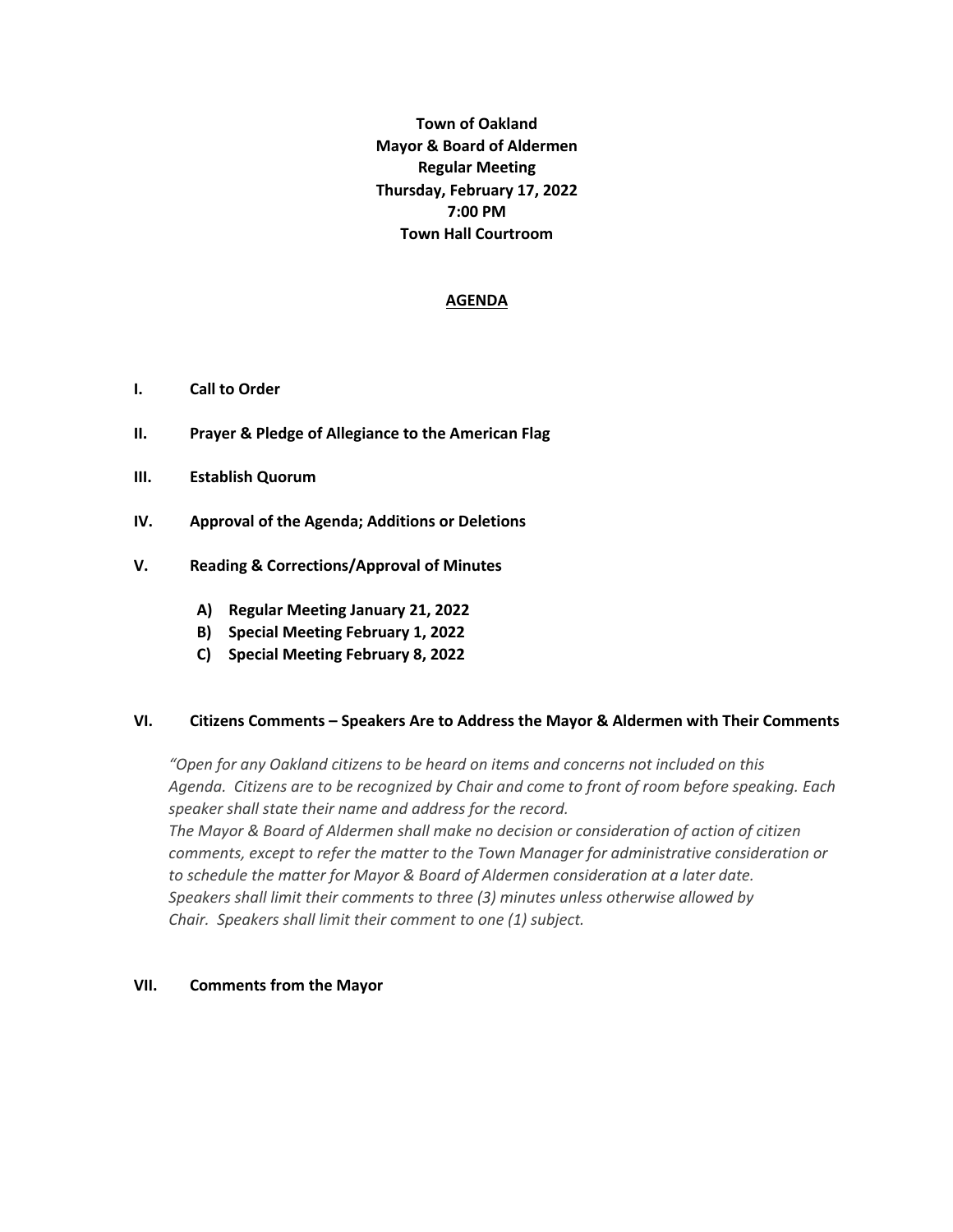**VIII. Comments from the Aldermen** 

**Mr. Sutton Mr. Duncan Mr. Cates Mr. Hahn – Sponsorship for Springfest** 

**Mr. Fisher –**

**1) Impact Fee on developments be it commercial or residential 2) An Ordinance to restrict Elected Officials from volunteering for OPR Sports programs as a Referee or as a Coach 3) Restricting Non-Oakland Residents from volunteering for OPR Sports programs as a Referee or as a Coach 4) A Resolution to have the Code Office issue condemned building signs on the Tomlin Properties on Main Street 5) A Resolution to have the Code Office/Town Attorney issue condemned building letters to the Tomlin Properties on Main Street**

## **IX. Reports from Department Directors**

| <b>Recorder</b>                             | <b>Parks &amp; Recreation</b> | <b>Public Works</b>     |  |  |  |
|---------------------------------------------|-------------------------------|-------------------------|--|--|--|
| <b>Finance</b>                              | <b>Police</b>                 | <b>Public Utilities</b> |  |  |  |
| <b>Building &amp; Codes</b>                 | <b>Fire</b>                   |                         |  |  |  |
| <b>Planning &amp; Community Development</b> |                               |                         |  |  |  |

## **X. Town Manager Report**

# **XI. Consent Agenda**

*"The items under the Consent Agenda are deemed by the Mayor & Board of Aldermen to be non-controversial and routine in nature and will be approved by one motion. The items on the Consent Agenda will not be individually discussed. Any member of the Mayor & Board of Aldermen, or Town staff, desiring to discuss an item on the Consent Agenda, may request that it be removed and placed on the regular agenda. It will then be placed on the agenda in its regular order. Requests to remove an item from the Consent Agenda are not to be debated. "*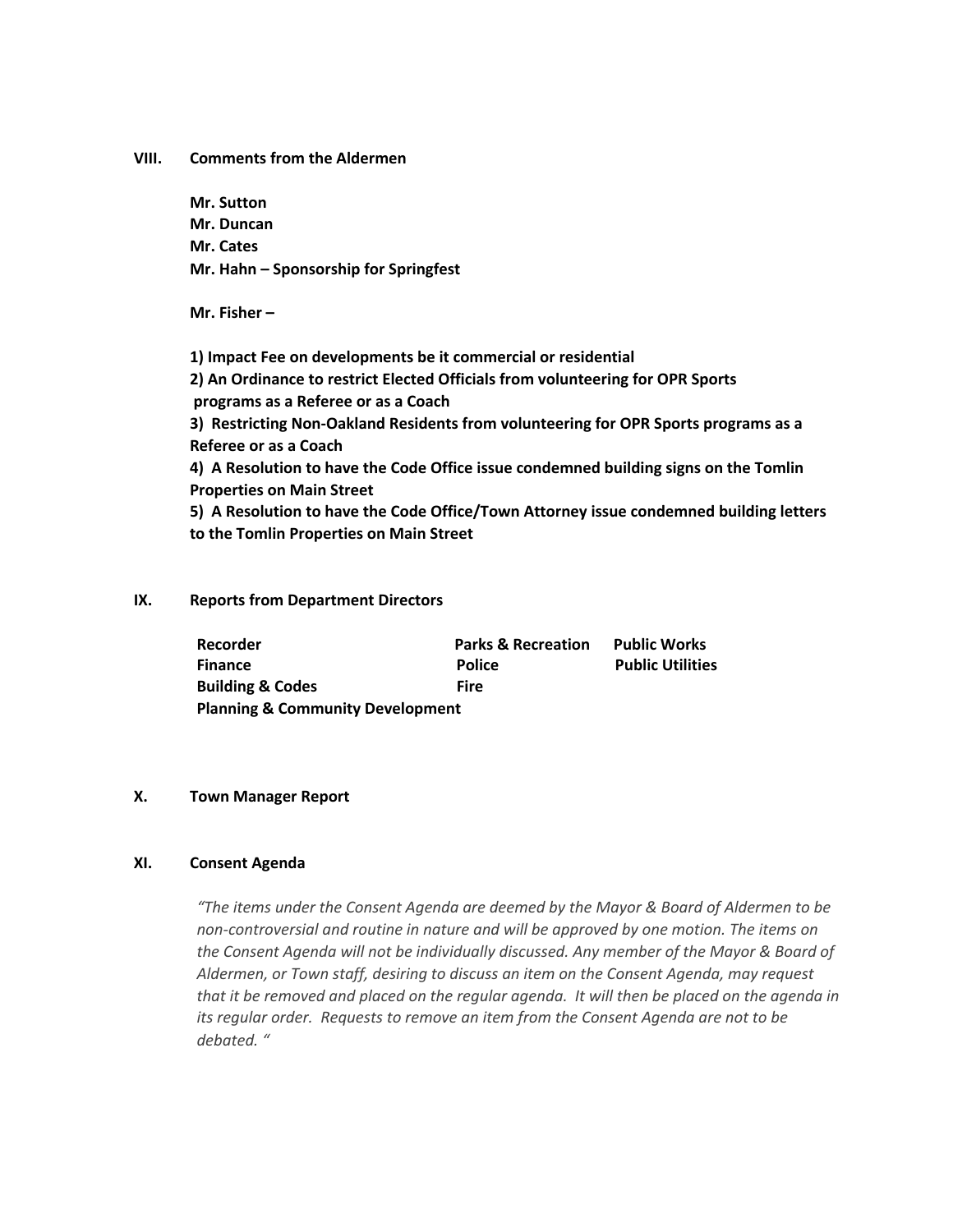|                                                    | A) Resolution 22-18: Authorizing Purchase of a Knuckle Boom Loader Truck in the Amount of |
|----------------------------------------------------|-------------------------------------------------------------------------------------------|
| \$177,725.24 through Purchasing Program Sourcewell |                                                                                           |

- B) **Resolution 22-19: Authorizing Purchase of an Asphalt Roller in the amount of \$40,225.00 through Purchasing Program Sourcewell**
- C) **Resolution 22-20: Authorizing Purchase of Two (2) Variable Message Board Signs in the amount of \$38,209 through the State of Tennessee Statewide Contract Procurement**
- D) **Resolution 22-21: Authorizing to Advertise for Bidding of Parking Lot and Sidewalk Improvements for Oaklands Park on Norma Carol Cove**

| XII.  | Old Business - Ordinances on Second and Final Reading                                                                                                                                                                      |                                        |        |  |  |  |
|-------|----------------------------------------------------------------------------------------------------------------------------------------------------------------------------------------------------------------------------|----------------------------------------|--------|--|--|--|
|       | PUBLIC HEARING:                                                                                                                                                                                                            | Opened Closed                          |        |  |  |  |
|       | A) Ordinance 22-02: To Zone 5.5 Acres on Mebane Road as R-1A Residential                                                                                                                                                   |                                        |        |  |  |  |
|       | <b>PUBLIC HEARING:</b>                                                                                                                                                                                                     | Opened ____________   Closed _________ |        |  |  |  |
|       | B) Ordinance 22-03: To Amend the City Code Title 12, Chapter 1 to Adopt Building Codes<br>by Reference                                                                                                                     |                                        |        |  |  |  |
|       |                                                                                                                                                                                                                            | PUBLIC HEARING: Opened Closed          |        |  |  |  |
|       | C) Ordinance 22-04: To Amend the City Code of Ordinances by Creating a New Title 2,<br><b>Chapter 4 Business Tax</b>                                                                                                       |                                        |        |  |  |  |
|       |                                                                                                                                                                                                                            | PUBLIC HEARING: Opened Closed          |        |  |  |  |
|       | D) Ordinance 22-05: To Amend the FY 2021-2022 Annual Budget by Creating a Special<br><b>Revenue Fund</b>                                                                                                                   |                                        |        |  |  |  |
| XIII. | New Business - Ordinances - First Reading                                                                                                                                                                                  |                                        |        |  |  |  |
|       | Ordinance 22-06: To De-Annex ____ Acres Located on Old Highway 196 from the<br>A)<br>Town of Oakland; Commonly Known as the Fayette Packing Company Property;<br><b>Establishing Public Hearing Date of March 17, 2022</b> |                                        |        |  |  |  |
| XIV.  |                                                                                                                                                                                                                            | <b>New Business - Resolutions</b>      |        |  |  |  |
|       | <b>PUBLIC HEARING:</b>                                                                                                                                                                                                     | Opened                                 | Closed |  |  |  |

**A) Resolution 22-13: Plan of Services for the Annexation of 5.5 Acres on Mebane Road**